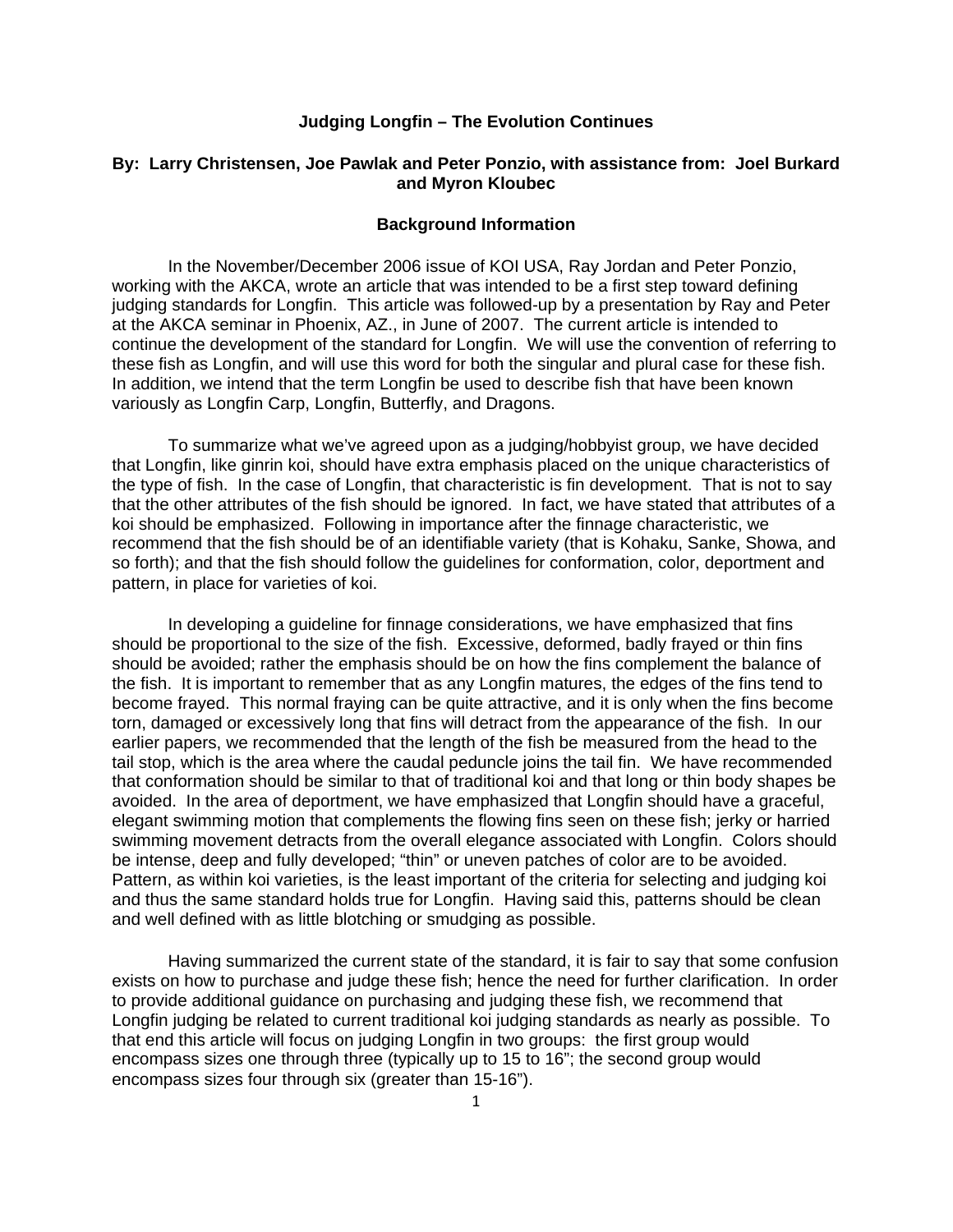Current practice in separating koi into these two sizing groups developed out of a series of lectures presented by Toshio Sakai, where he explained the differences in judging/appreciation for young koi versus mature koi. Greater emphasis in young koi is given to color, deportment and pattern, and less emphasis placed on conformation. Conversely, in mature koi, the body tends to increase in volume, so that conformation becomes more important; and deportment, color, and pattern, are proportionately less critical. Criteria for judging young koi would follow an "approximate" distribution as follows:

1<sup>st</sup> consideration - Color

2<sup>nd</sup> consideration - Deportment

3<sup>rd</sup> consideration - Pattern

Final consideration - Conformation

Please note that in defining the characteristics for fish in sizes one through three we are trying to arrive at an "optimal" balance of all characteristics, knowing that in younger fish conformation will be slow to develop and fish will not exhibit the volume seen in the case of larger sized fish.

For fish in sizes four to six, conformation plays a more critical role followed by color, deportment and pattern. Criteria for judging mature koi would follow an "approximate" distribution as follows:

1<sup>st</sup> consideration - Conformation

2<sup>nd</sup> consideration - Deportment

 $3<sup>rd</sup>$  consideration – Color

 $4<sup>th</sup>$  consideration – Pattern

We have purposely hesitated to add percentages next to each criterion so as not to convey the impression that these attributes follow hard and fast rules and that each attribute can be expressed with a degree of precision. We also believe that by expressing percentages people have the tendency to "deduct" points away from a fish rather than viewing the fish in total. It is important to remember that when selecting and judging fish we are evaluating the fish as a whole not as a series of parts.

### **Developing Standard**

Before defining approximate characteristics of the fish that will be used for judging it is perhaps important to actually provide examples of fish that meet the requirements for fin development and the "type" requirement. It is helpful to note that this article is departing from the earlier AKCA recommendation on length measurement. We now recommend that fish length be determined by measuring from the tip of the nose to the tip of the tail which is consistent with measurements taken for "traditional" koi. An argument can be made that by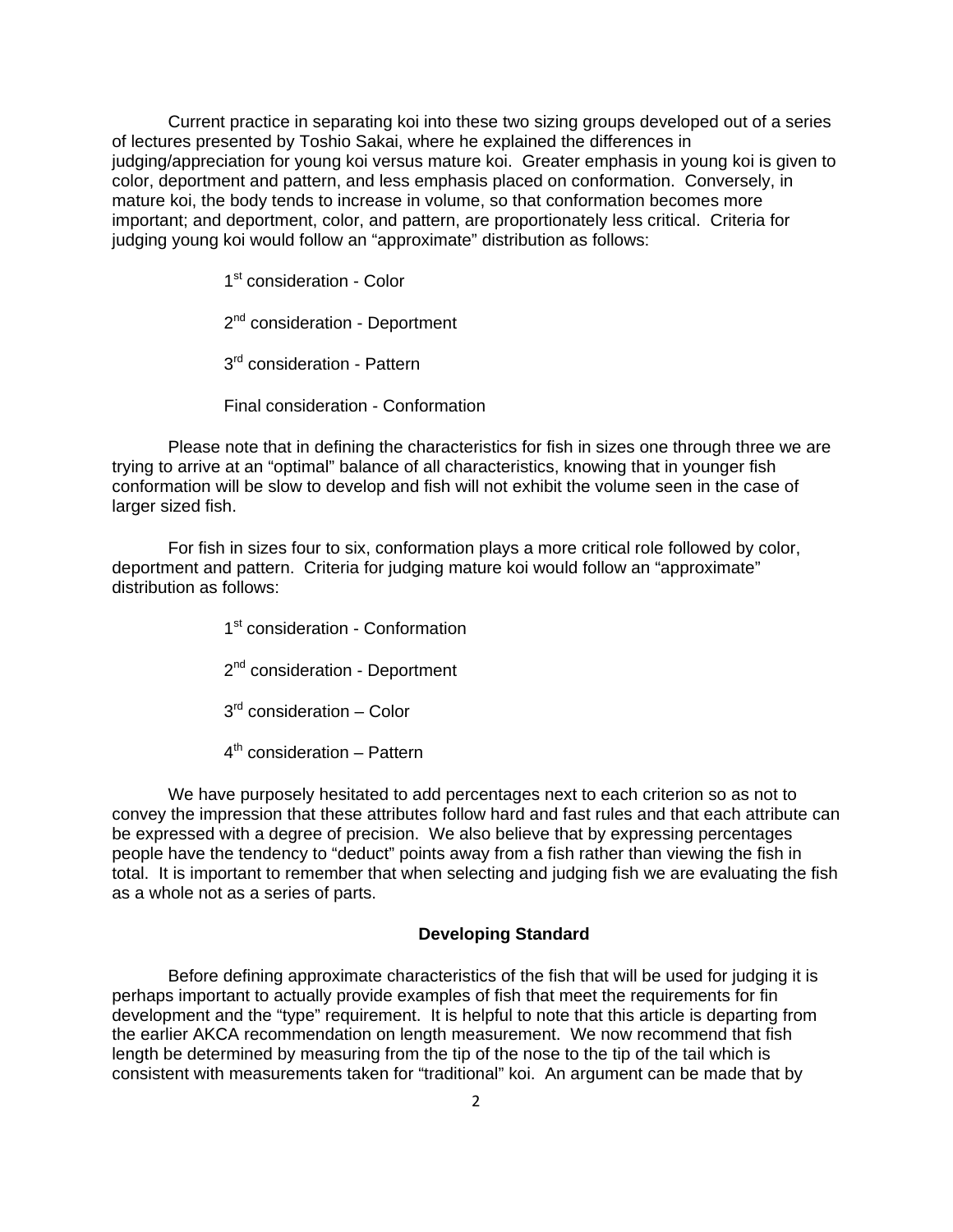measuring this way, rather than to the base of the caudal peduncle, we will be encouraging excessively long tail growth. The counter-argument that can be made is that excessive tail growth will not give a balanced, proportional look to the fish and that such fish will be downgraded during actual judging. Pictures of fish used in this article were provided by Joel Burkard of Pan Intercorp, Joe Pawlak of Blackwater Creek, and Myron Kloubec of Kloubec Koi Farms, who have also acted as technical advisers for this article.



**Fish A** 

We will now begin an explanation of the augmented judging standards by viewing a series of fish, and providing commentary on the features of each fish shown.

The fish pictured above (Fish A) is of an identifiable variety, being a Yamabuki Ogon. As mentioned earlier, AKCA standards recommend that each Longfin be one of the "identified" varieties of koi. Note how the fins are proportional to the size of the body, are evenly matched, and are not overly frayed, "thin," or deformed. The conformation is good, although it could be a little fuller; the yellow color is excellent, as is the sheen, which is important for metallic varieties. Finally, when talking about the characteristics of color and pattern in single color varieties, we look at scalation and evenness of color (no light or dark patches on the body). In this particular fish the color is even from front to back and the scales line-up evenly down the length of the fish. It is difficult to judge deportment from a picture but the fish appears to be healthy and in good condition.

Fish B, shown below, is another example of an identifiable fish; in this case, the fish is also an Ogon and possesses long, flowing fins that are proportional to the size of the body. The conformation on this fish is very good and not excessively thin as is sometimes the case in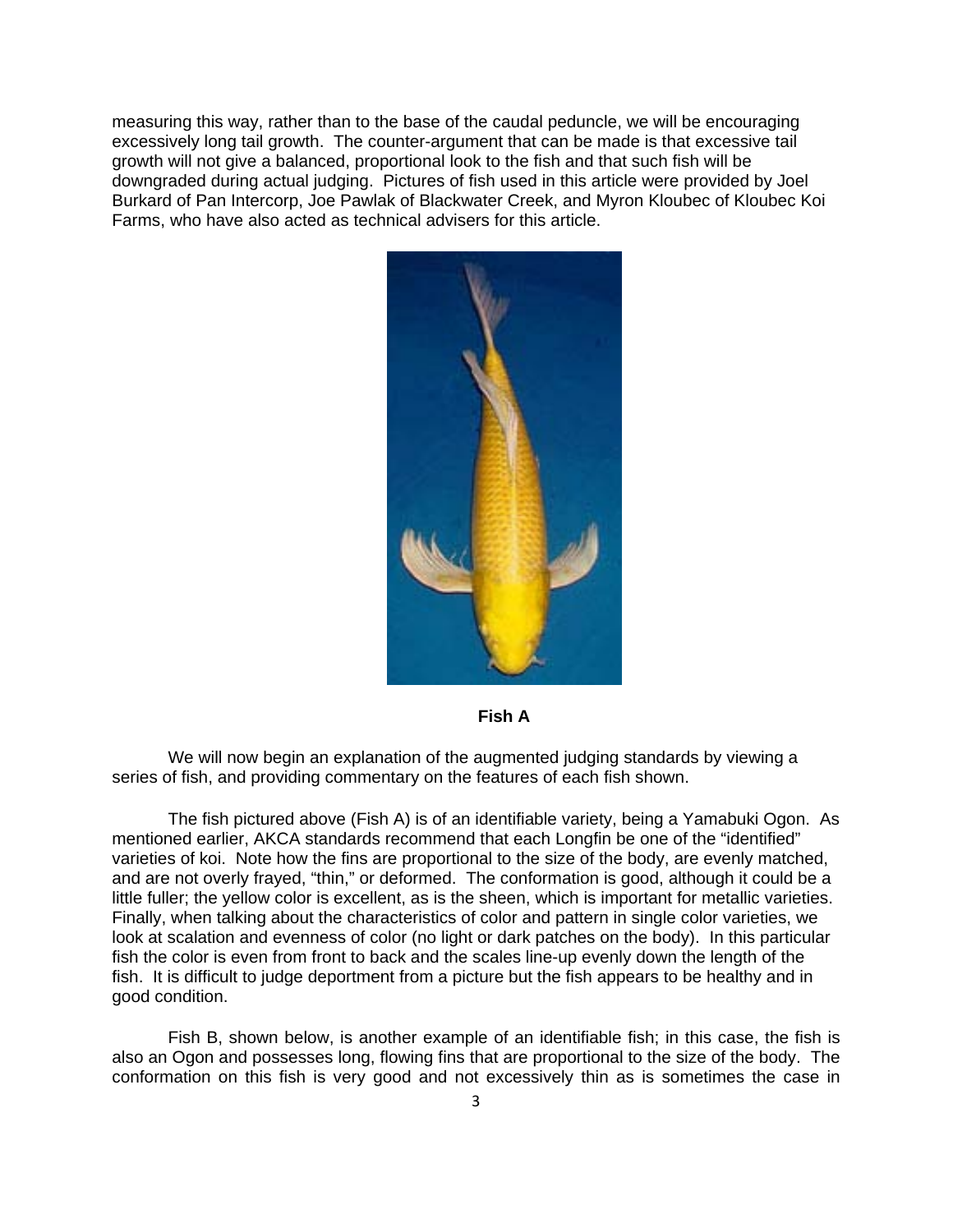Longfin. Note that the fins are well balanced although the one pectoral fin on the left side of the fish appears to be split. Notice also how the tail fin compliments the beautiful, flowing pectoral fins. Some hobbyists may not like the appearance of the spine which is seen on the back of the fish. This is not considered a deficiency when judging and is largely a matter of personal taste. As the fish continues its maturation the additional bulk will tend to mask the appearance of the spine. As in Fish A, this fish possess excellent scalation and color, although the sheen, which is important in a metallic fish is not quite as good as on Fish A.



# **Fish B**

 We have mentioned several times that the pectoral and tail fins should be proportional to the size of the body of the fish and should not be excessively long. A common deficiency in Longfin is the presence of thin, excessively long, or twisted pectoral fins. The picture presented below (Fish C), shows an excessively long set of pectoral fins on a thin koi; this type of fin structure detracts from our appreciation of the fish. Also note that the pectoral fin on the left side of the fish is bent. This fish also lacks a shoulder structure on the pectoral fin which causes the pectorals to collapse. When comparing the conformation of Fish C with that of Fish A and Fish B, it becomes evident that conformation is an important element in presenting a balanced appearance. A robust body shape combined with proportioned fins results in a fish that has a pleasing appearance.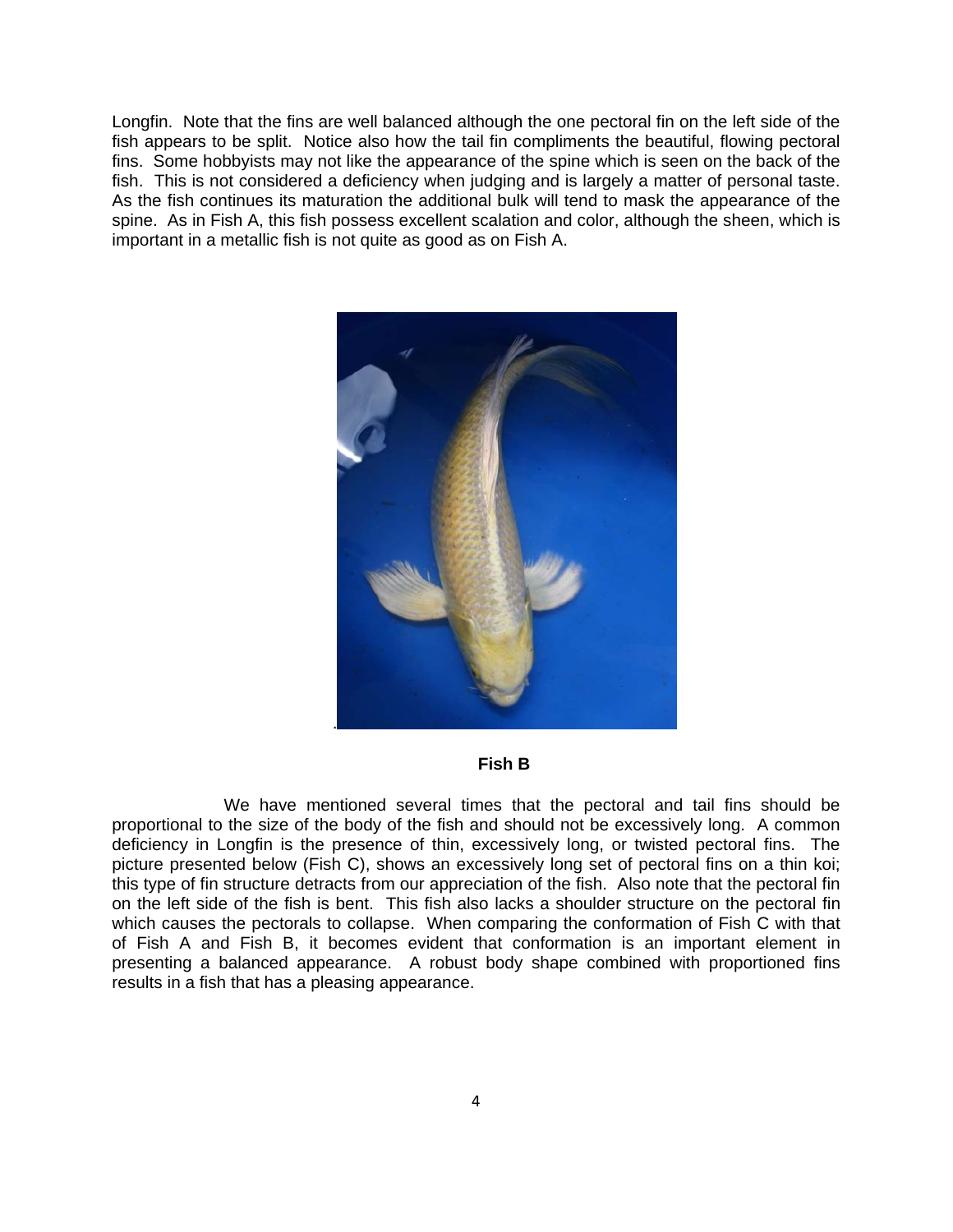



It is important to distinguish what we mean by the "shoulder" structure of the pectoral fin. Simply, the "shoulder" is that area of the pectoral fin which projects from the body at a right



**Note the way that the pectoral fin extends at a right angle to the body and provides a structure for the balance of the fin.**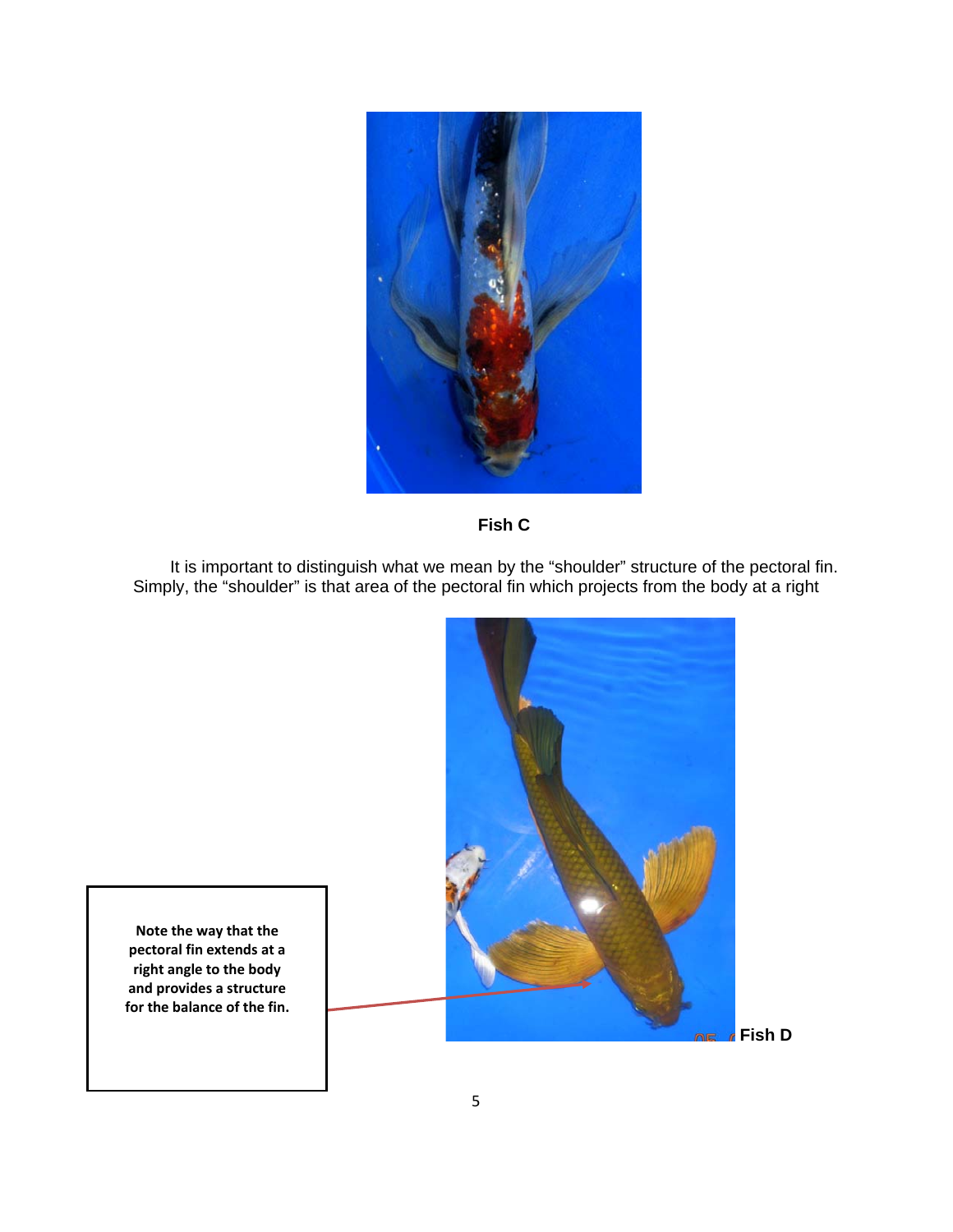angle and then allows the fin to be fully supported. The shoulder area is critical for Longfin; without this structure the pectoral fins tend to collapse and twist, causing impaired swimming motion and loss of beauty.



**Fish E** 

 Compare the lack of the shoulder area of Fish E with the appearance of the shoulder in Fish D. You will notice that the lack of a shoulder in Fish E causes the fins to lie flat against the fish and causes the fin to become twisted.

Fish F, shown below, is a Kohaku that has a twisted left pectoral fin. As with Fish C, this fish does not have a shoulder section on the pectoral fin which causes the pectorals to collapse. This "collapsed" pectoral fin also impedes the swimming motion of the fish. Fish that have "collapsed" pectorals will often have a jerky motion when swimming rather than having a graceful or fluid swimming motion. In addition to being bent, the pectoral fins on Fish F are too thin and also too long which detracts from our appreciation of the fish.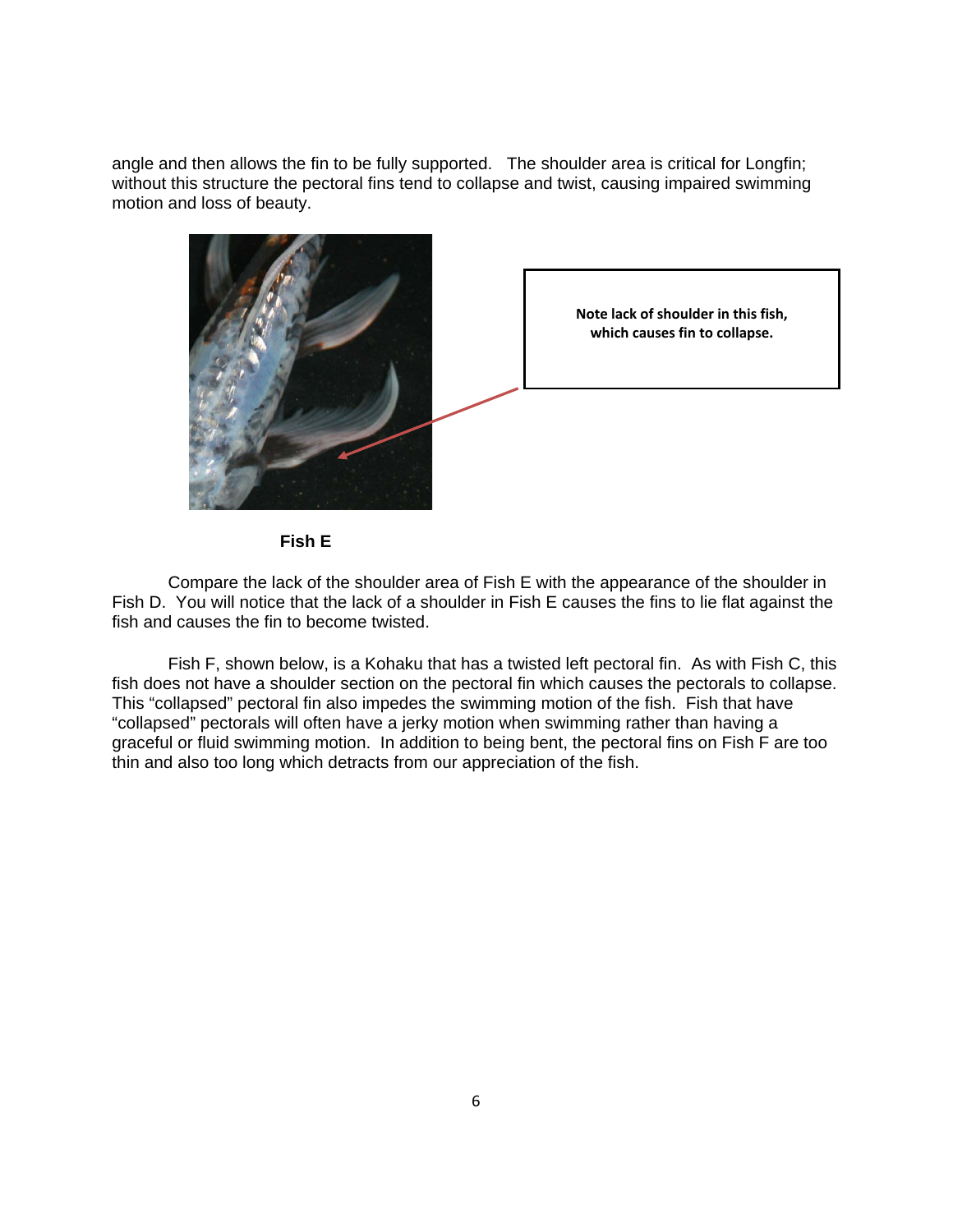

**Fish F** 

 The following picture shows a Gin Rin Shiro Utsuri (Fish G) with fins that are too long for the body. When we view this fish we have the impression that the fish looks out of proportion. This fish also lacks a "shoulder" area for the fins which causes the fins to collapse. The combination of thin conformation and excessively long fins detracts from the dark black of the head and body and the sparkling ginrin on this fish.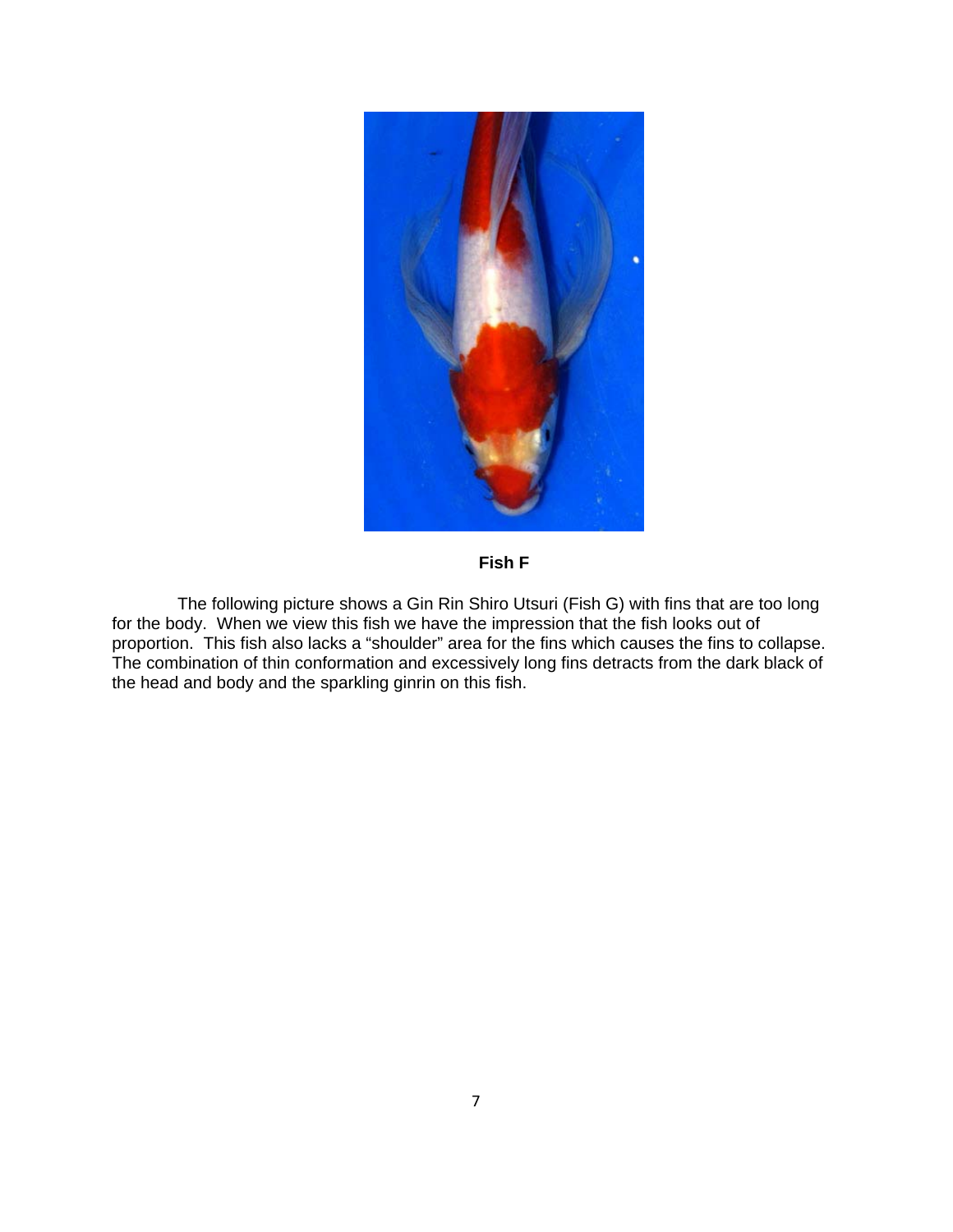

**Fish G** 

The Ginrin Showa (Fish H), shown below, has a tail fin that appears to be as long as or longer than the body itself. When viewing the fins on this fish we notice that they are not properly proportioned: the tail is longer than the pectorals causing us to think the fish is "unbalanced." The unbalanced fins mar an otherwise nice looking fish.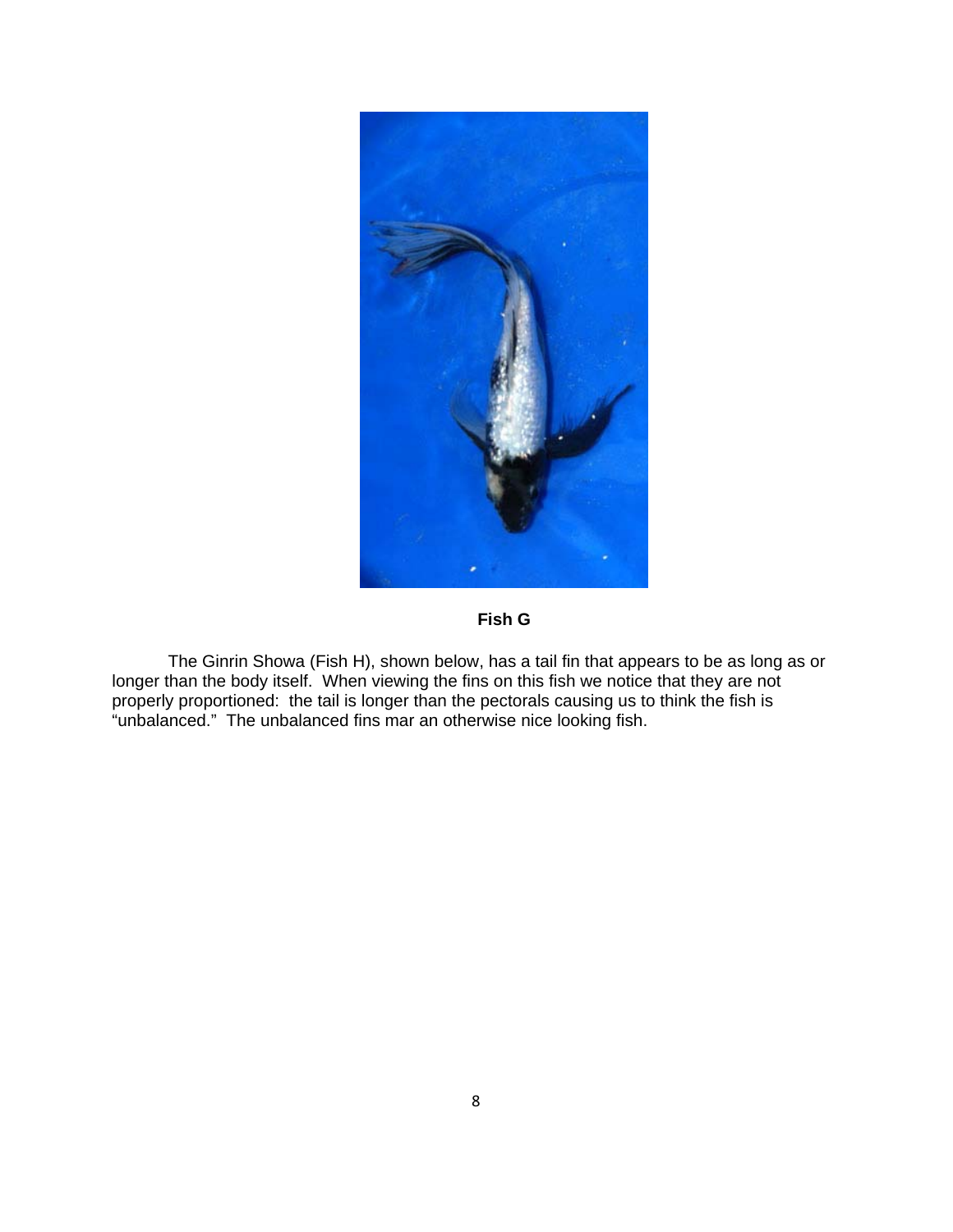

**Fish H** 

The next example is a Kohaku (Fish I). Unlike the previous fish which had excessively long fins, the Kohaku has a tail that is not proportional to the other fins on the fish. While it would seem that this fish would do better than Fish C, F, G and H at a competition, it would also have trouble competing against Longfin with better fin proportions. When this fish is compared with Fish C, F, G and H, the following statements can be made:

- The conformation of the fish is superior to Fish C, F, G and H.
- The pectoral fins are proportional to the body size and are balanced; the tail fin, however, is too short for the body and is not proportional to the size of the pectoral fins. On the positive side, the pectorals have a good shoulder that does not collapse and that the pectorals are not twisted.
- The coloration on the fish is even with no lighter or darker areas of *hi* appearing on the fish; the white ground is also good.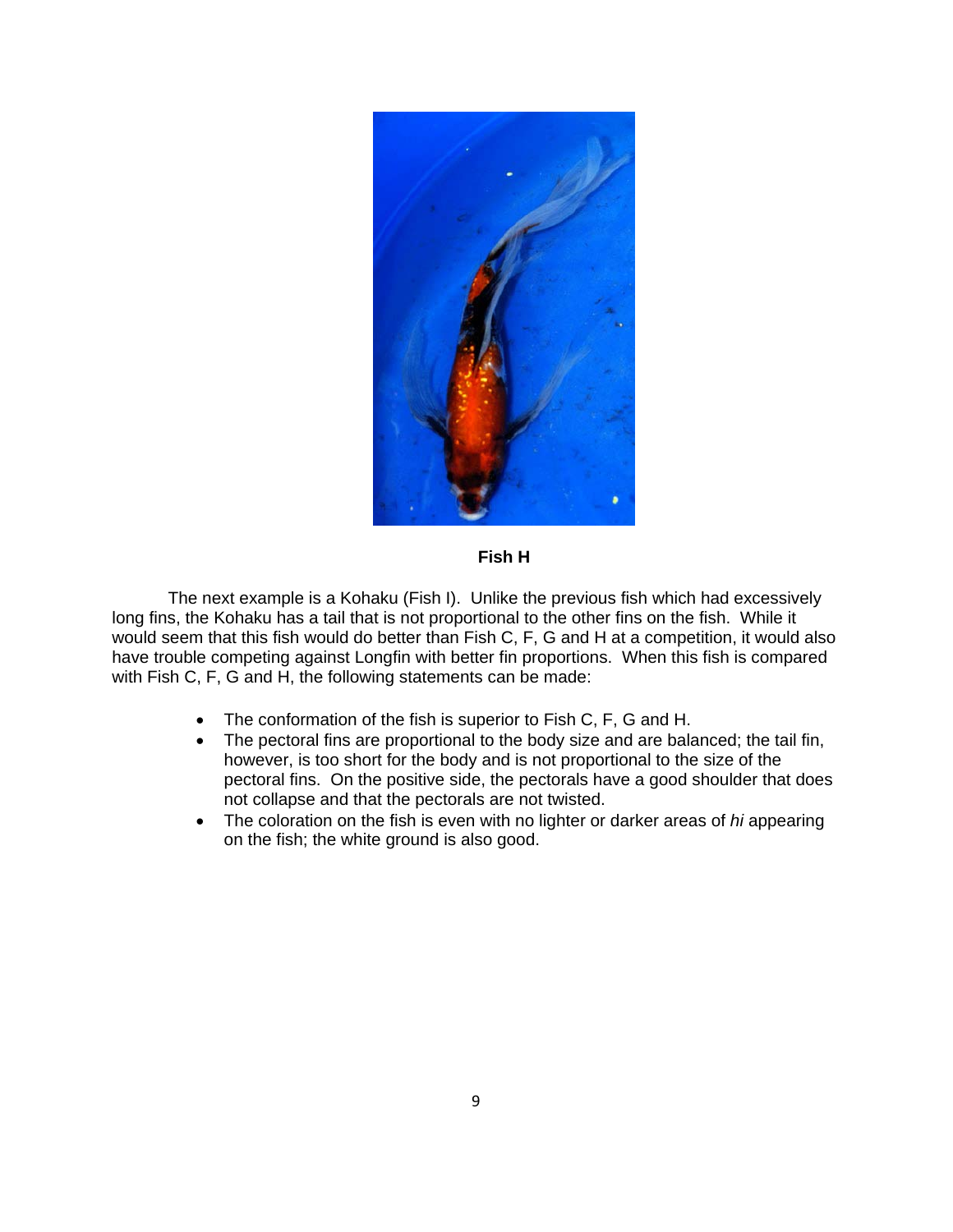

# **Fish I**

In developing the standard for sizes one through three, we suggest that we adopt the standards already in place and modify them for Longfin. We therefore give precedence to finnage development and then emphasize in order of importance: identifiable variety, color, deportment, pattern and conformation. A presentation of these characteristics in some sort of "approximate" order might look like this:

1<sup>st</sup> consideration - Finnage

2<sup>nd</sup> consideration - Identifiable Variety

3<sup>rd</sup> consideration - Color

4<sup>th</sup> consideration - Deportment

5<sup>th</sup> consideration - Pattern

Final consideration – Conformation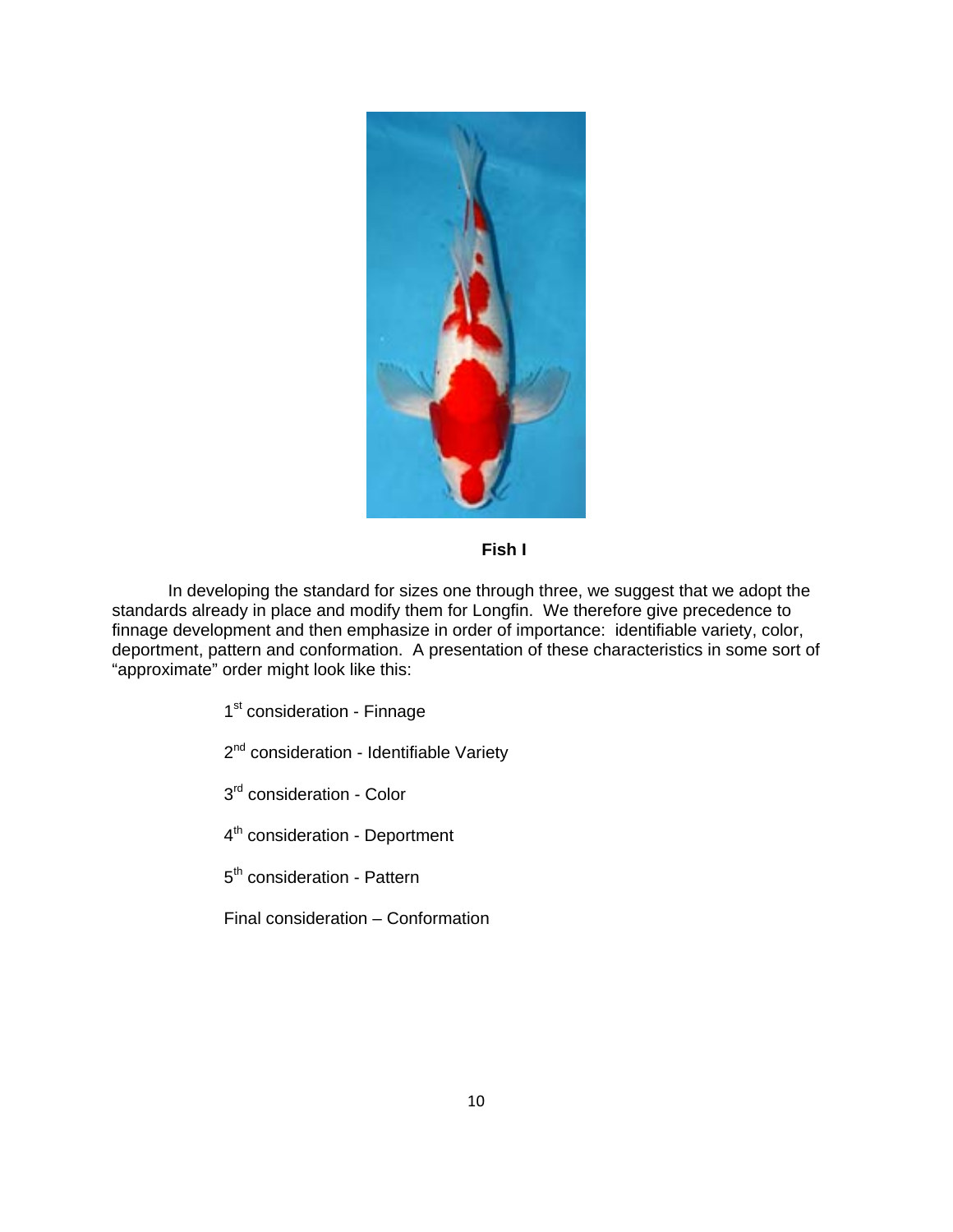

**Fish J** 

 We will use the new standard to rate a young fish such as Fish J. We will weigh heavily for finnage (which is very good in this fish). Next we place emphasis on the fish being an identifiable variety, in this case, a Sanke. Next we rate the fish high for color; the white ground is good, the *hi* is even and well-developed, and the black, while not fully developed, is of high quality and well placed. We continue our judging to include deportment, pattern (with a three step *hi* pattern and good *sumi* placement) and then conformation which is good for a young fish. Under this type of weighting system this fish would receive high marks. The relatively greater weighting given to identifiable variety than to deportment and pattern will encourage the entry of "identifiable" varieties in fish shows and in selecting Longfin by hobbyists.

Following is another example of a young Longfin, this time an Asagi (Fish K). Notice the size of the fins relative to the size of the body. While the fins are long they are proportional to the size of the fish. Note also that the fish is of an identifiable variety (an Asagi) and that the fish possesses the deep blue coloration on the body, which is characteristic of the Asagi, along with the red accent marks on the side of the body and in the joint of the pectoral fins. The head is clean and the scalation even. This fish can be expected to do well in a judging exercise or in selecting a fish for purchase.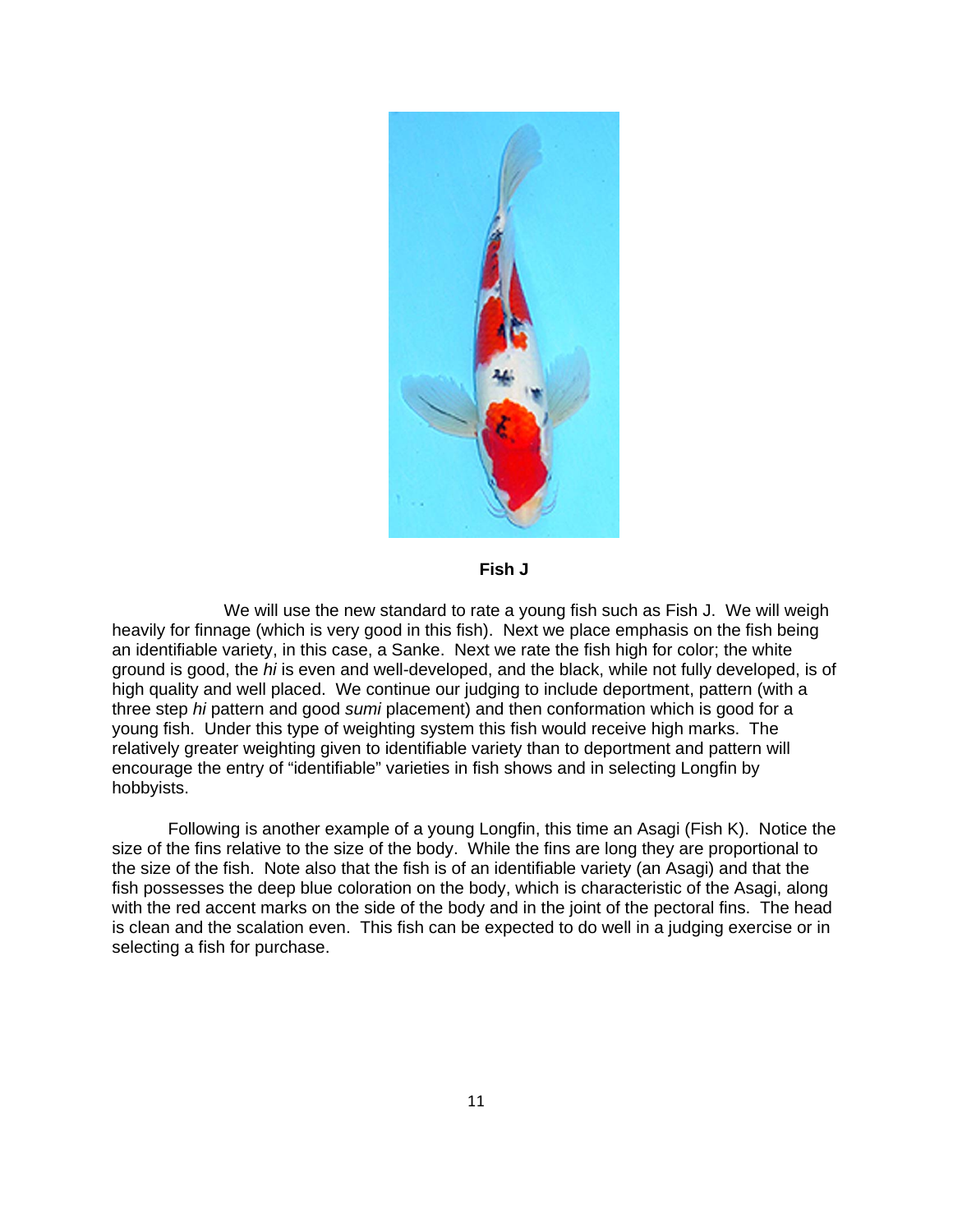

# **Fish K**

In developing the standard for fish from sizes four through six, we will also recognize the unique characteristics of Longfin and adapt the standard from that used in judging "traditional" koi. We give precedence to finnage, emphasize identifiable variety, and then place emphasis on body conformation, color, deportment and pattern. Using these criteria, an "approximate" ordering might look like this:

1<sup>st</sup> consideration - Finnage

2<sup>nd</sup> consideration - Identifiable Variety

3<sup>rd</sup> consideration - Conformation

4<sup>th</sup> consideration - Color

5<sup>th</sup> consideration - Deportment

Final consideration - Pattern

Applying these criteria to an actual fish, pictured below (Fish L), we would arrive at the following conclusions: the pictured fish is a Benigoi with good fin development that is proportional to the size of the body. The conformation is very good; the red or *beni* color is deep and even with no washing out of color anywhere on the body. The scalation is even and difficult to detect due to the thickness of the *hi* coloration which masks the individual scales. This type of deep coloration is considered ideal and is sought after in all koi varieties. It is difficult to judge deportment from a picture; however, the fish appears to be very healthy. This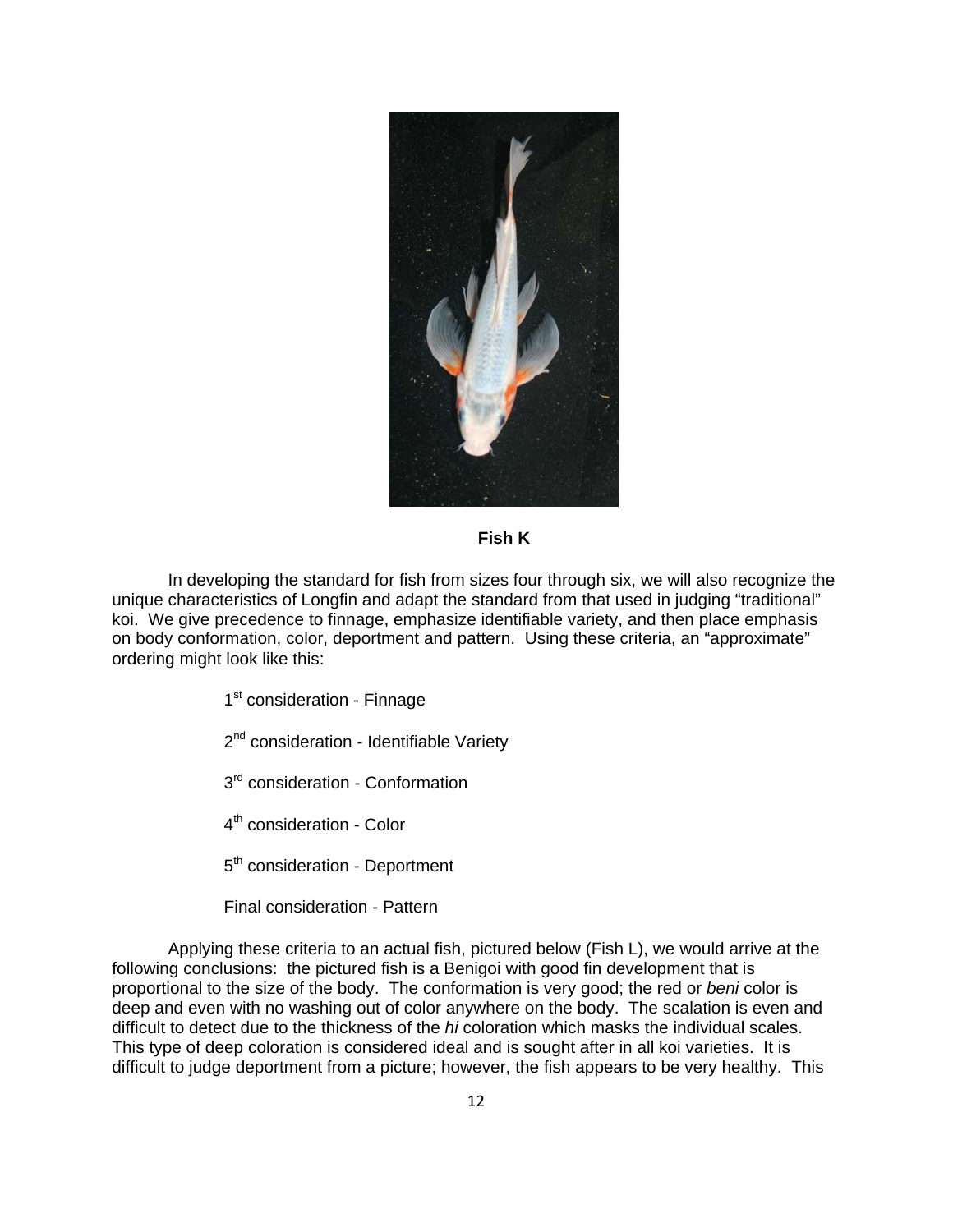fish can be expected to do well in a competition for Longfin, and indeed is one of the finest examples of a Longfin that the authors have seen.



**Fish L**

# **Special Considerations When Selecting Longfin**

 Longfin were developed by crossing Asian Longfin Carp with traditional Nishikigoi to develop a new type of fish. Certain characteristics of Longfin deserve special consideration since they can contribute to defects and or deficiencies in the fish. Excessively long fins or fins that are unbalanced (that is pectoral fins being longer than the remaining fins or a tail fin that is markedly longer than other fins) are considered to be a deficiency when selecting/judging for Longfin. Twisted or bent pectoral fins which are sometimes seen in Longfin are considered to be a defect.

 Longfin can have a tendency to have a thin body shape which is also considered a deficiency. The body of the fish should be similar to that of a traditional Nishikigoi with the streamlined "torpedo" shape preferred. Please note that as with traditional Nishikigoi awkward confirmation such as a pot-belly or excessively tapered tail joint are considered to be deficiencies.

 Two of the unique characteristics of Longfin are the presence of narial bouquets and longer barbells. A narial bouquet is a growth that is sometimes seen over the nasal passages of the fish. In some cases this growth is excessive and unsightly and is therefore considered a deficiency. Similarly, Longfin have barbells which are considerably longer than on traditional Nishikigoi. In evaluating whether a barbell is too long the overall facial appearance of the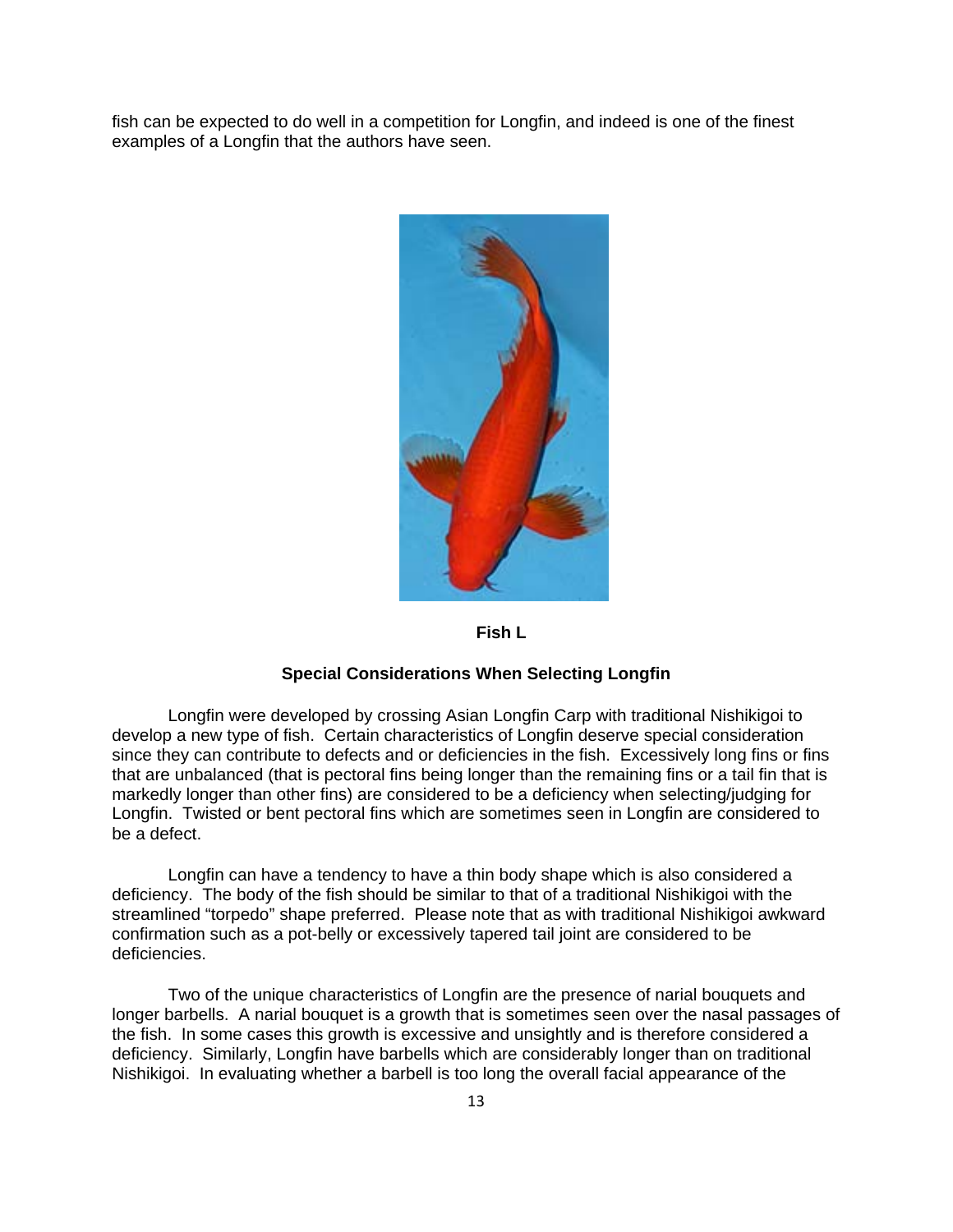Longfin is taken into account. If the barbells prove distracting or are not proportional to the head of the fish then it is also considered a deficiency.

 Shown below is a head shot of a fish (Fish M) which possesses long barbells and a narial bouquet. Notice that the barbells are long but not too long as to be excessive. Also note that the fish possesses a narial bouquet which is seen just in back of each barbell and does not detract from the overall appearance of the fish.



**Fish M** 

 In traditional koi, the placement of the dorsal fin is in back of the pectoral fins about halfway down the length of the fish as seen in Fish N. In the case of Longfin, the placement of the dorsal begins at the end-point of the pectoral fins so that the pectorals and dorsal fin appear to form a triangle with the head of the fish. Setting the dorsal as far back as on traditional koi make these fish appear to be dis-proportional and seems to be linked to the production of shorter pectoral and tail fins (see Illustration O for an example of fin placement).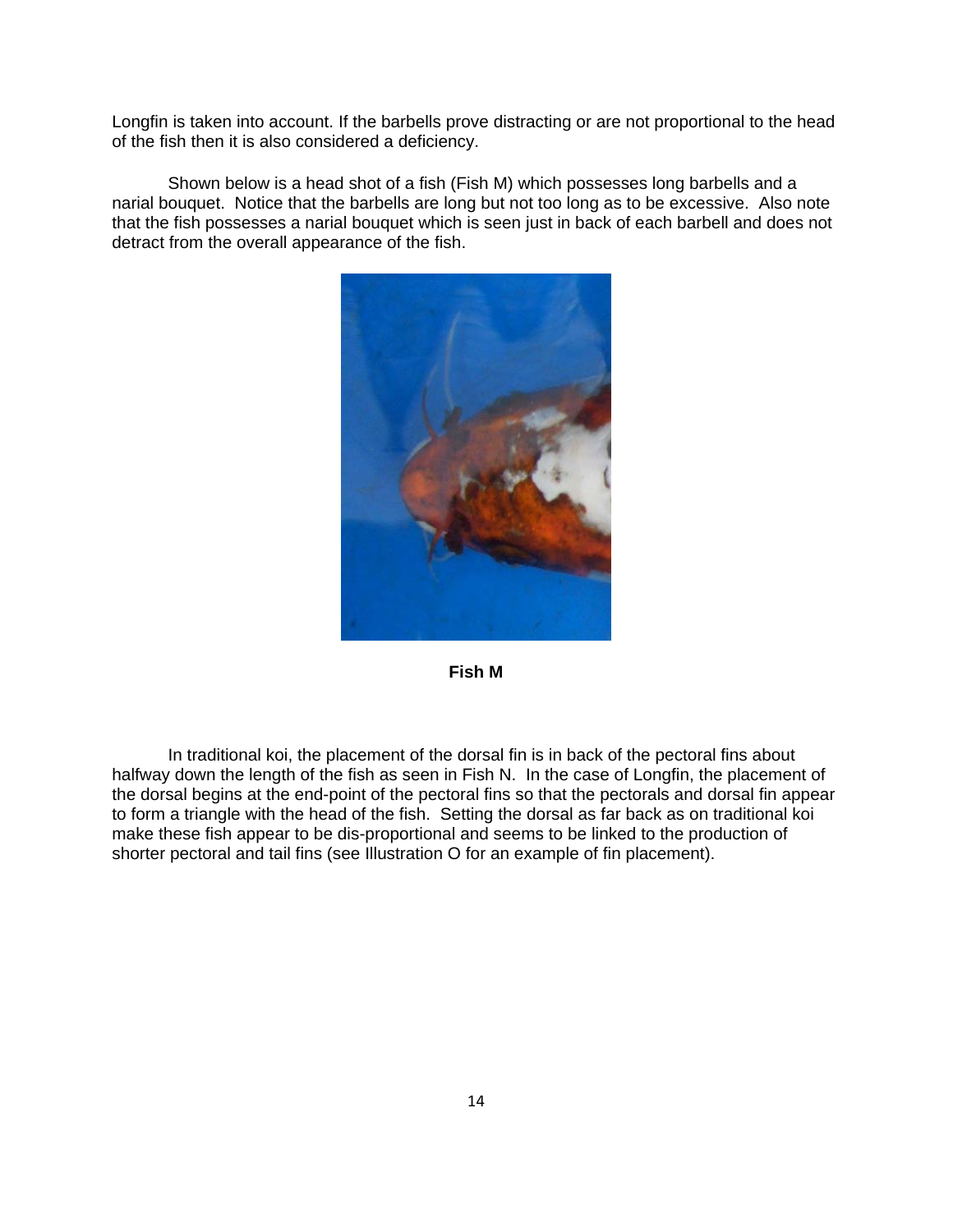**Notice the placement of the dorsal fin, which is after the pectorals and about half‐way down the body.**



**Fish N**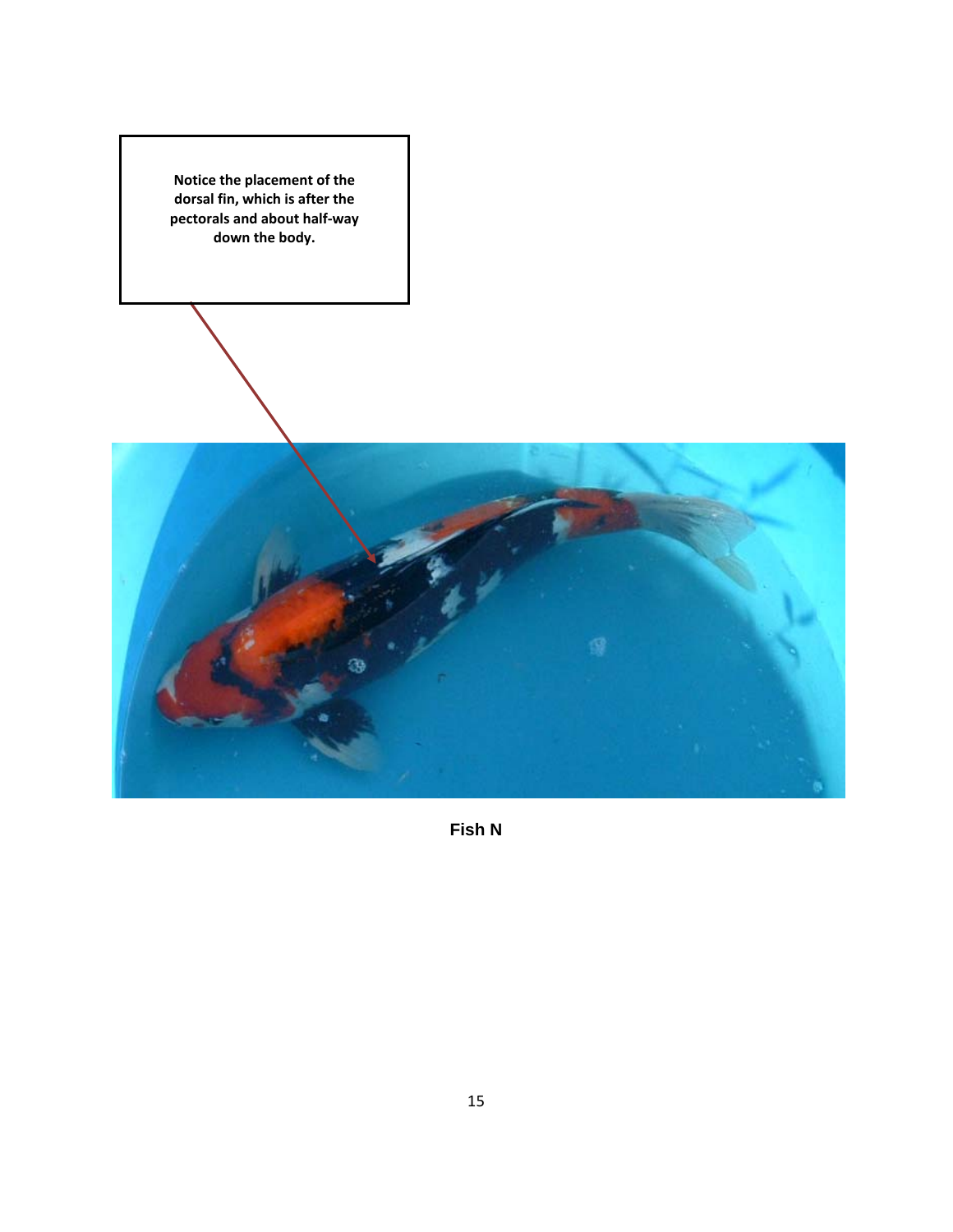

**Illustration O**, courtesy of Joe Pawlak

In selecting Longfin that are GoSanke, it should be remembered that in younger fish the tips of the pectorals and tail fins will tend to be more translucent causing the fish to appear to have fins that are too small for the body. As the fish matures the skin on the edges of the fins tends



**Fish P**